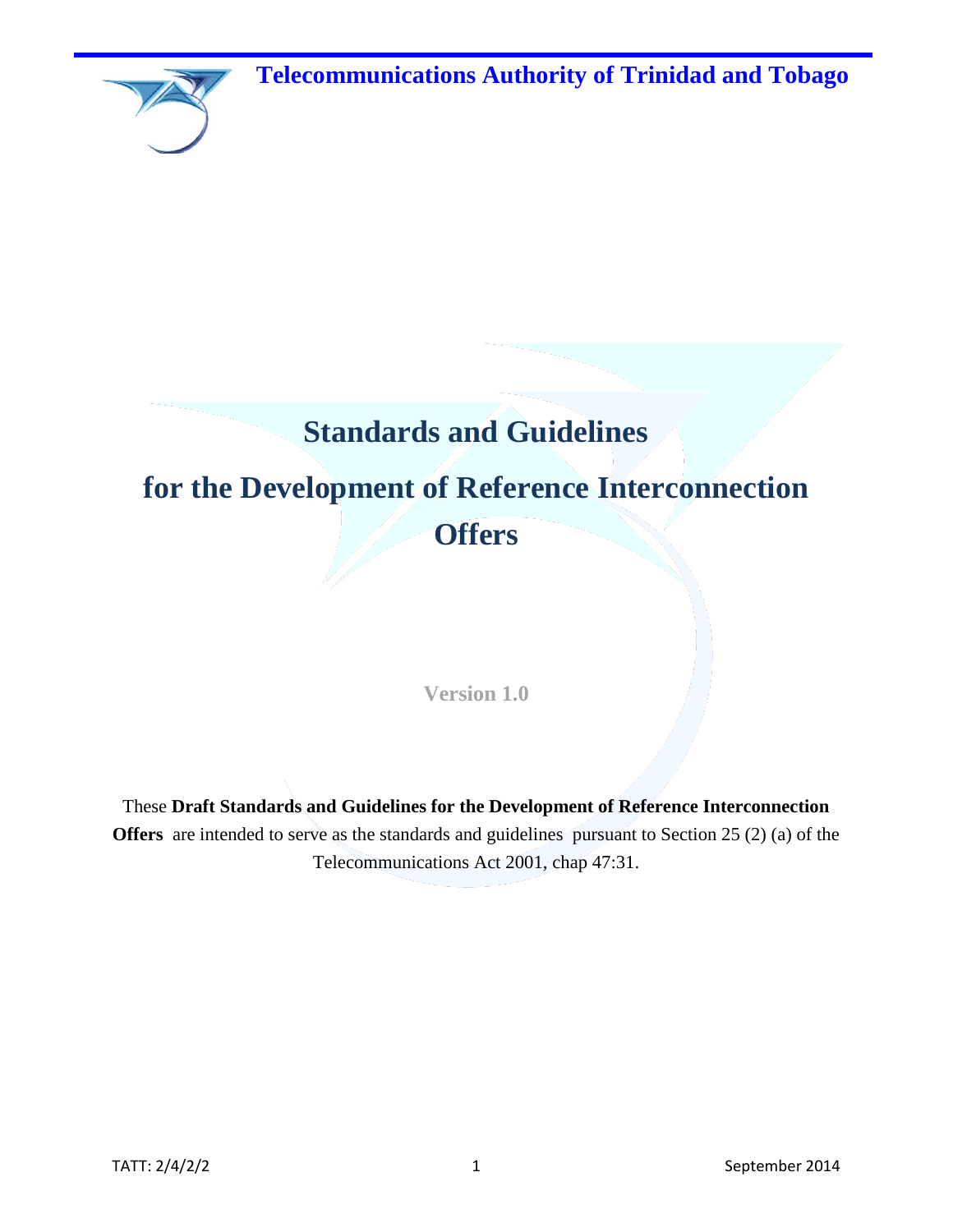| <b>Maintenance History</b> |                                                        |                |  |  |  |
|----------------------------|--------------------------------------------------------|----------------|--|--|--|
| <b>Date</b>                | <b>Change Details</b>                                  | <b>Version</b> |  |  |  |
| August 2013                | <b>Publication of First Consultative Draft</b>         | 0.1            |  |  |  |
| February 2014              | Amendments pursuant to first round of<br>Consultation  | 0.2            |  |  |  |
| August 2014                | Amendments pursuant to second round of<br>Consultation | 0.3            |  |  |  |
| September 2014             | <b>Approved Version</b>                                | 1.0            |  |  |  |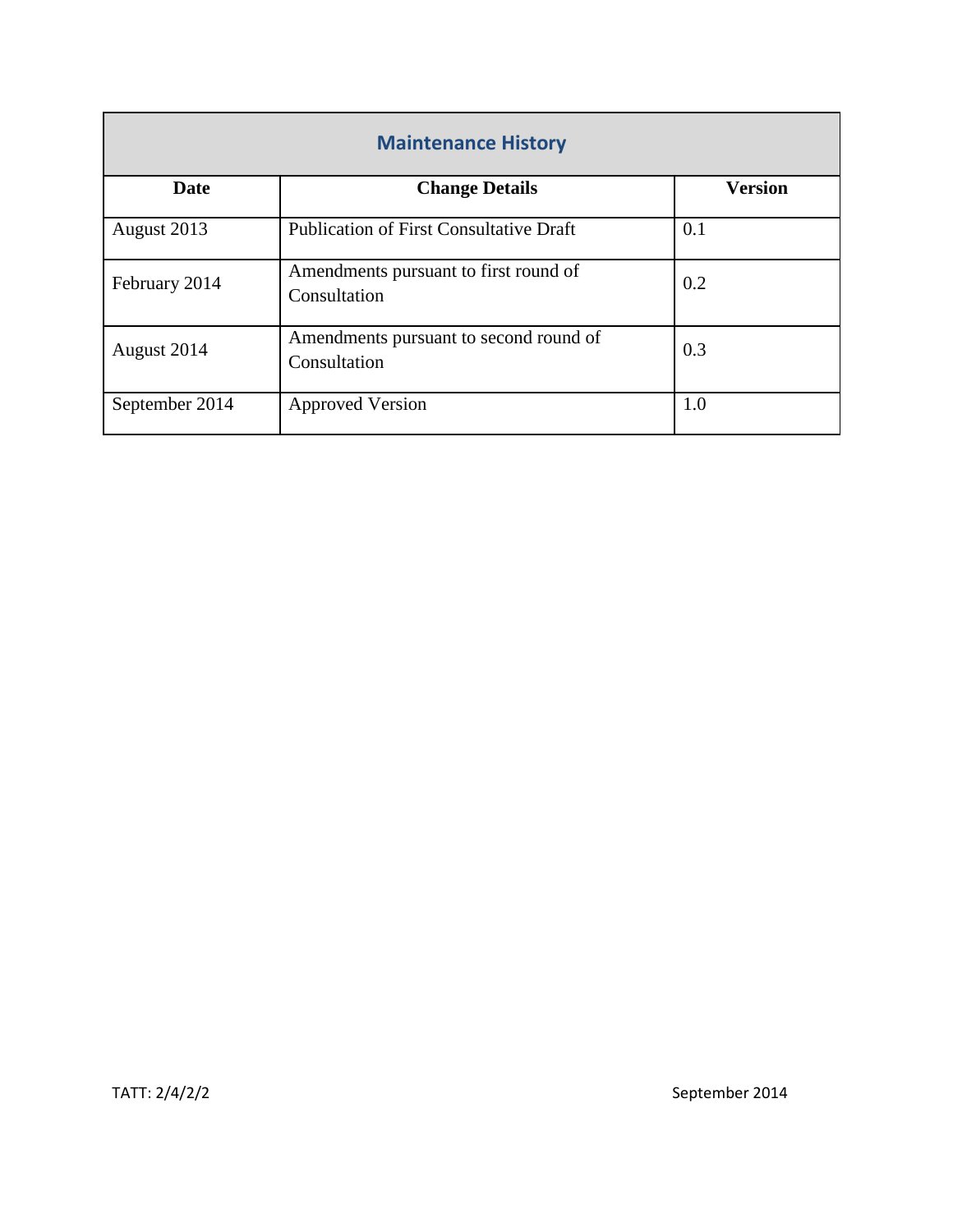# **1 LEGAL FRAMEWORK FOR THE INTERCONNECTION AGREEMENT**

The Concessionaire intending to prepare a Reference Interconnection Offer (RIO) shall ensure that the content of same is in conformance with all provisions in any future Interconnection Agreements made subsequent to an acceptance of an Interconnection request.

All other general terms and conditions shall be included in the Legal Framework of any future Interconnection Agreements and shall consist of but may not be limited to:

- Identification of contact person responsible for interconnection services;
- Provisions for review, duration and termination of Interconnection Agreements;
	- o *includes provisions for due notification of the Authority*;
- Provisions for responsibilities of the parties;
	- o *includes non-use of commercially sensitive information for any purpose other than facilitating interconnection.*
- Provisions for amendments to Interconnection Agreements
	- o *includes provisions for prior notification of the Authority*;
- Provisions for Dispute Resolution;
	- o *reflects the jurisdiction of the Authority in Dispute Resolution*;
- Provisions ensuring that all terms and conditions are non-discriminatory.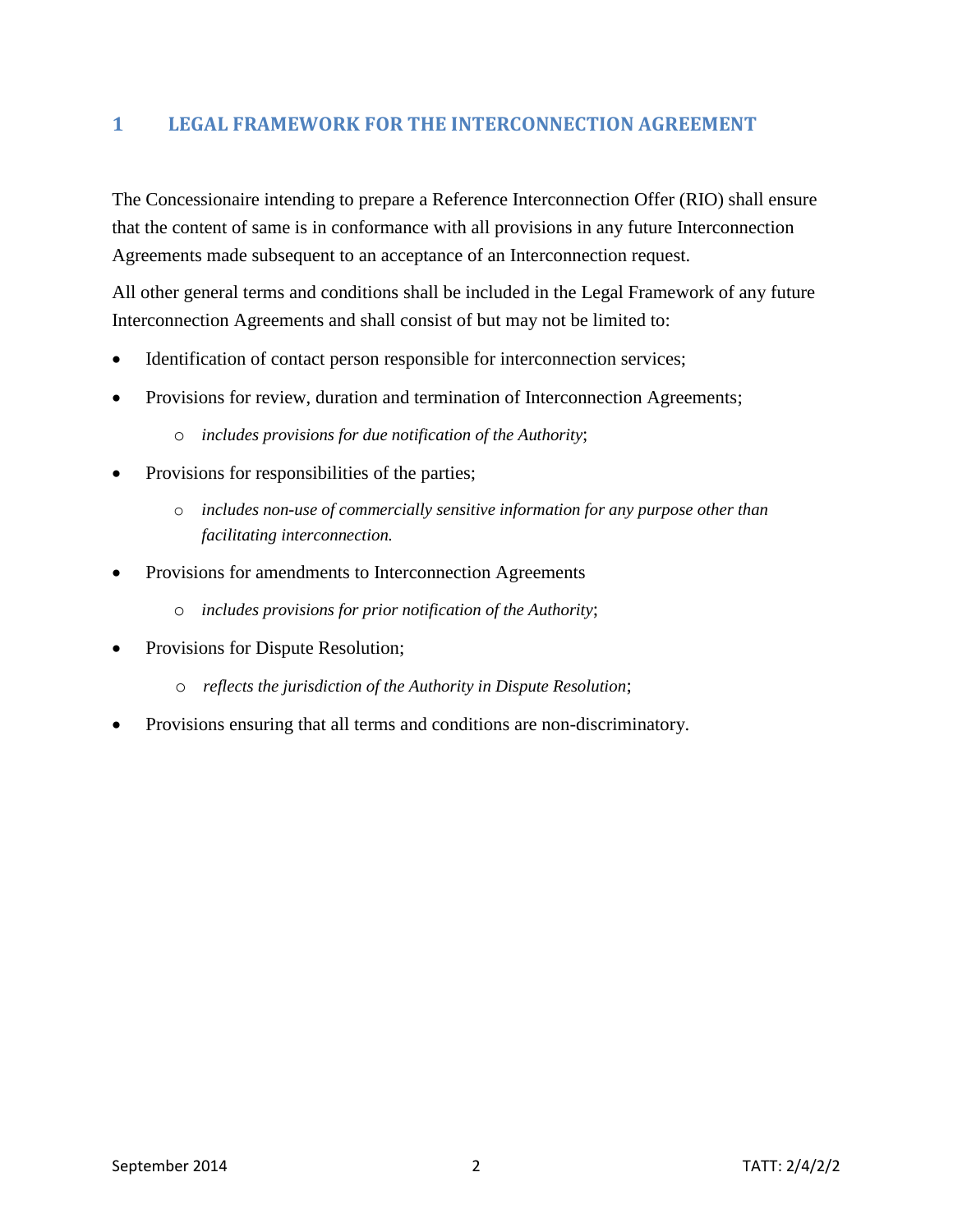# **2 MINIMUM INTERCONNECTION SERVICES REQUIREMENTS**

#### **2.1 Interconnection Services Overview**

Characteristics and basic principles for each *Type of service* to be offered for Interconnection shall be described in the RIO and must include as a minimum, details outlining;

- 1. General Service Information including but not limited to;
	- (a) Name and Type of Interconnection Service
		- **1. Type 1** *Joining, Data and/or Voice Traffic Interconnection Service*
		- **2. Type 2 –** *Support Services*
		- **3. Type 3 –** *Enhanced Services\**
	- (b) Description of the service;
- 2. Type of network (Fixed, mobile or international) that the Interconnection service is to be provided on;
- 3. Functional schematic representing an overview of how the Interconnection will be achieved, including in said schematic the geographical location of all:
	- (a) Interconnect Switch Locations (ISLs);
	- (b) Points of Interconnection (POIs);
	- (c) Specifications of all essential equipment, signaling protocols and standards supported which are to be used for interconnection of the service in question.
	- (d) Network Link Capacity.
- 5. Assignment of responsibilities of both Interconnection provider and Interconnecting concessionaire with respect to the
	- a) planning,
	- b) providing,
	- c) operating,
	- d) optimizing; and
	- e) maintenance

of the main joining service;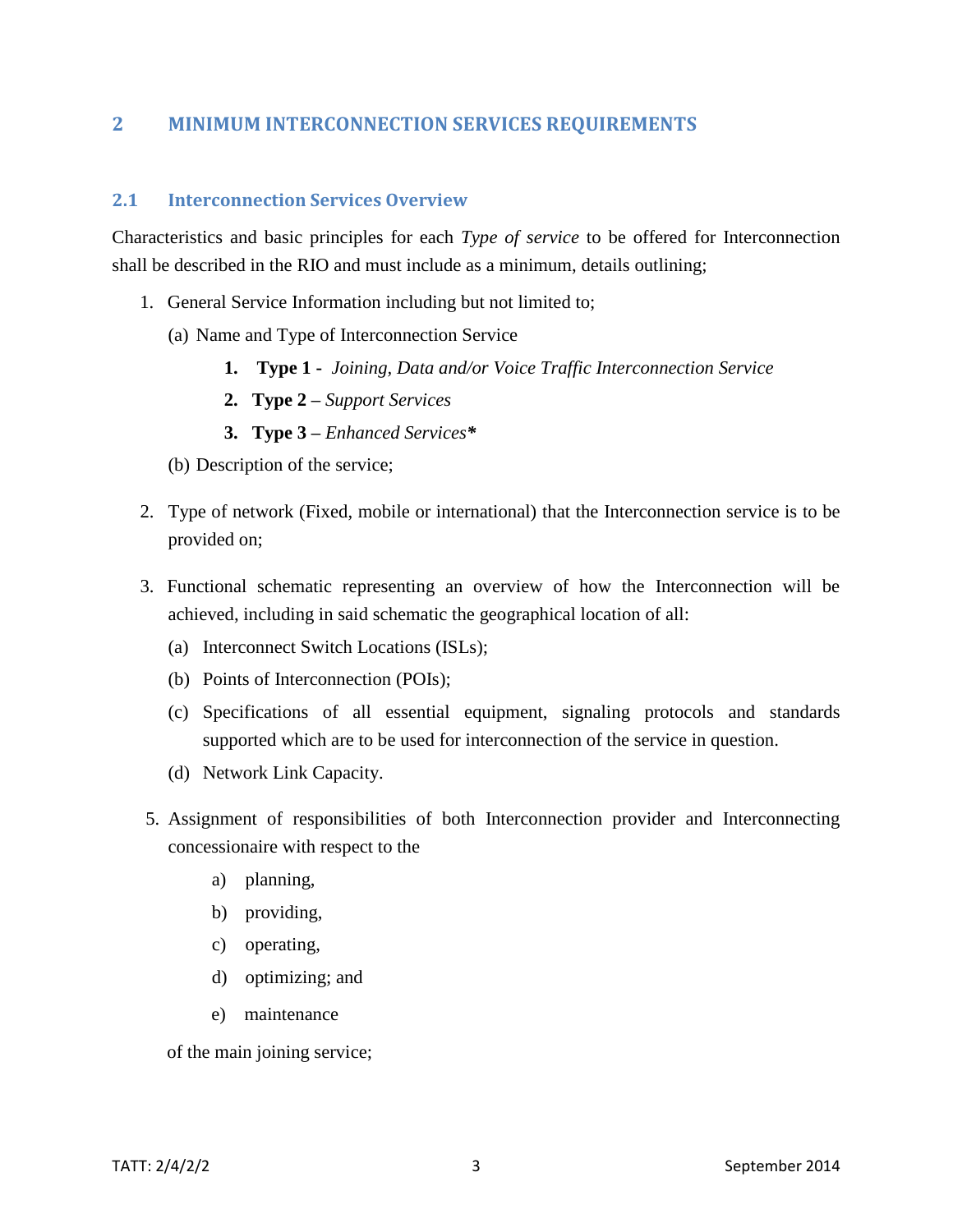- 6. Assignment of responsibility of BOTH Interconnection provider and Interconnecting concessionaire for the
	- a. metering,
	- b. billing,
	- c. QoS monitoring,
	- d. maintainability and
	- e. management

of the service described in (1).

# **\*On Type 3 Services.**

As part of its obligations to be compliant to the Act and the Interconnection Regulation, the Interconnection Service Provider's network shall be appropriately engineered to facilitate the following services:

- Carrier Selection and Pre-Selection; and
- Number Portability services.

Further, the Interconnection Service Provider's RIO shall provide the following information on its own network to facilitate third party ready implementation of Type 3 Interconnection Services.

- 1. A description of the configuration of the switches and routers to enable Carrier Pre selection;
- 2. A description of how the relevant Interconnection Links shall be configured to facilitate the Number Portability Service;
- 3. A description of the Extranet Requirements, if any, to facilitate OSS interaction to support administrative implementation of Number Portability;
- 4. Customer Service Support Systems for Number Portability and appropriate protocols to efficiently operate same;

Adherence to Regulations 8 and 9 of the *Interconnection) Regulations, 2006* which treats with Facilitating Indirect Access and Number Portability, respectively, shall be clearly stipulated in the Legal Framework.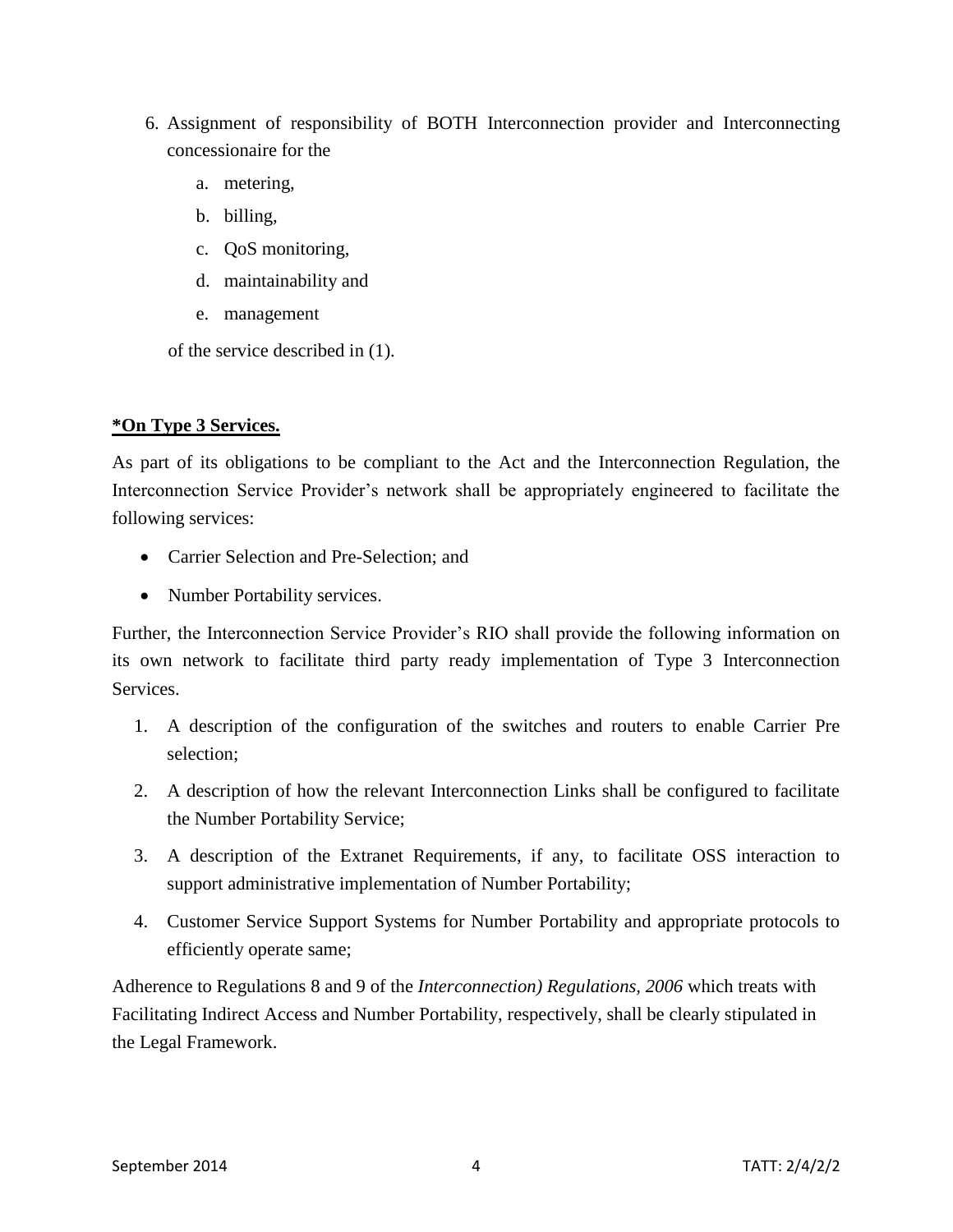#### **3 MINIMUM TECHNICAL NETWORK REQUIREMENTS**

#### **3.1 Interconnection Links**

- (a) The RIO shall, for each Interconnect Link, identify the type of connections to be established between the Interconnection Provider's PoI and requesting party's node. Details of how this shall be achieved shall also be provided;
- (b) The RIO shall specify Interconnect Mode and Paths using either Customer Sited Interconnect or In-Span Interconnect.

#### **3.2 Points of Interconnection (POIs)**

- (a) All PoIs shall be clearly defined in the RIO and the minimum requirements to be clearly stipulated in such, and shall include but is not limited to;
	- 1. The Interconnection provider shall establish and identify at least two (2) PoIs which will be used for interconnection purposes;
	- 2. The trunk and signaling capacity available at the PoIs specified in (1) to facilitate a new interconnection request including evidence that at least 20% of the total equipped POI capacity is shared between both PoIs at any given time;
	- 3. The party responsible for establishing and maintaining the PoIs its name and address;
	- 4. The number of all PoIs, whether generally offered or otherwise, available or in use, as well as the number of ISLs of the Interconnection service provider shall be identified;
	- 5. The geographical locations of all PoIs shall be stated;
	- 6. The physical address of every PoI to be used in the interconnection with a requesting parties;
	- 7. A list of any equipment that is necessary for effecting operation at the point of interconnection (PoI)
	- 8. The number of spare, unused port**s** available and available trunking capacity;
	- 9. The description of the physical interconnection facility employed at each PoI including: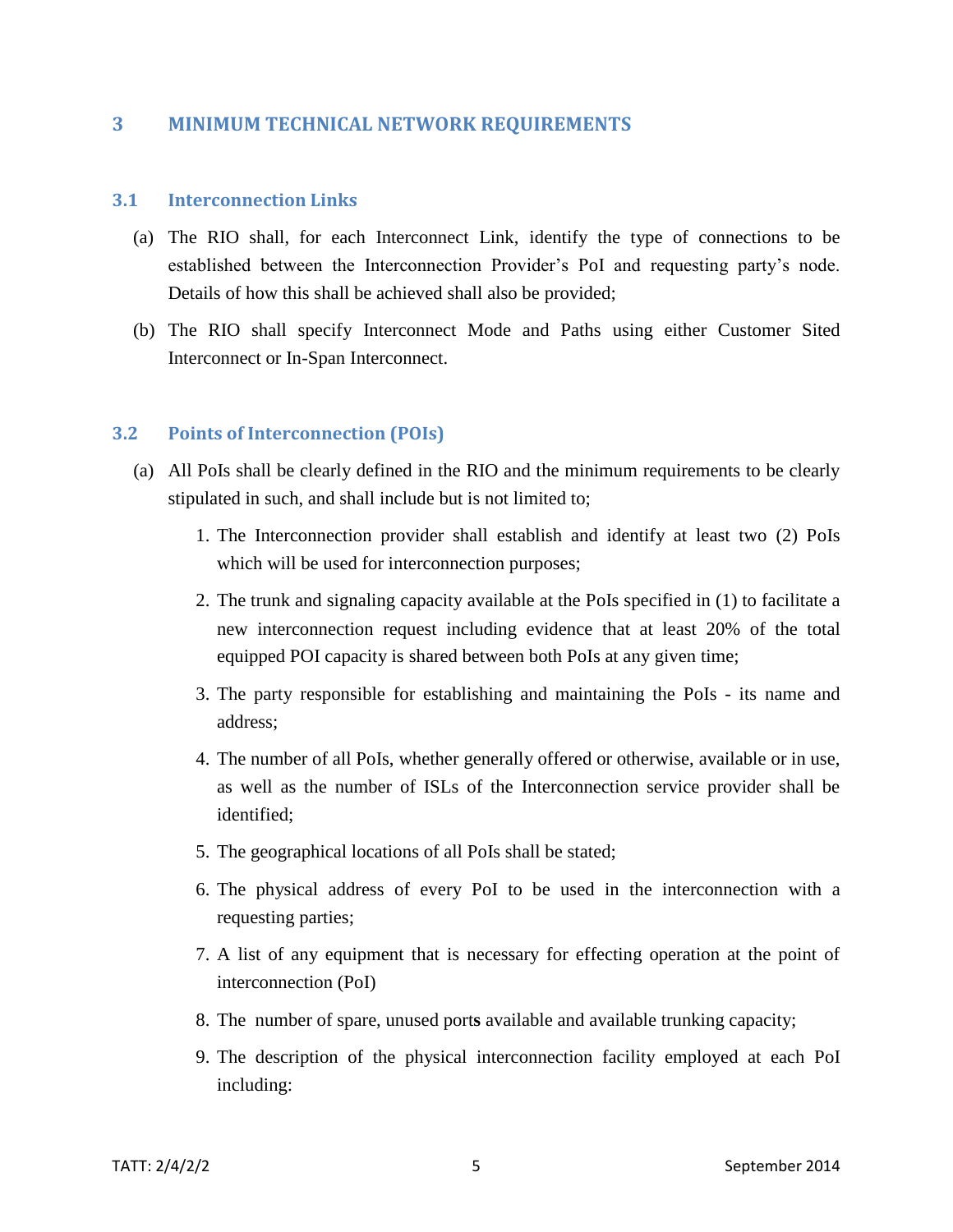- cable (type, gauge, etc),
- channel interface equipment (type, make, etc),
- air interface equipment (type, make, size).
- (b) The complete description of all classes of POIs including transmission definitions, signaling type and direction of traffic across the PoI, Quality of Service and other significant parameters shall also be indicated in the RIO;
- (c) The RIO shall be updated annually as well as when there is a material change and provisions for this shall be included in the Legal Framework;

# **3.3 Provisioning, Testing and Commissioning of Interconnection Facilities**

The following minimum requirements are to be met:

- (a) The RIO shall identify a main contact person who has been established for purposes of overseeing the entire Interconnection process;
- (b) The RIO shall state the basis for which circuit provision shall be made and how long after commencement of the service the traffic measurement testing shall be taken;
- (c) the RIO shall state:
	- 1) the transmission links and interface equipment proposed to be deployed,
	- 2) the desired quality of service across the PoI,
	- 3) ancillary services requirements, and
	- 4) technical information such as
		- i. location of the PoIs,
		- ii. type of signaling, and
		- iii. any other technical information required to facilitate implementation of interconnection;
- (d) The RIO shall include the provisions to be made for the request and if part or none of the requests can be facilitated, it must be justified by the Interconnection provider in the RIO;

#### **3.4 Responsibility of Parties**

The RIO shall contain information regarding: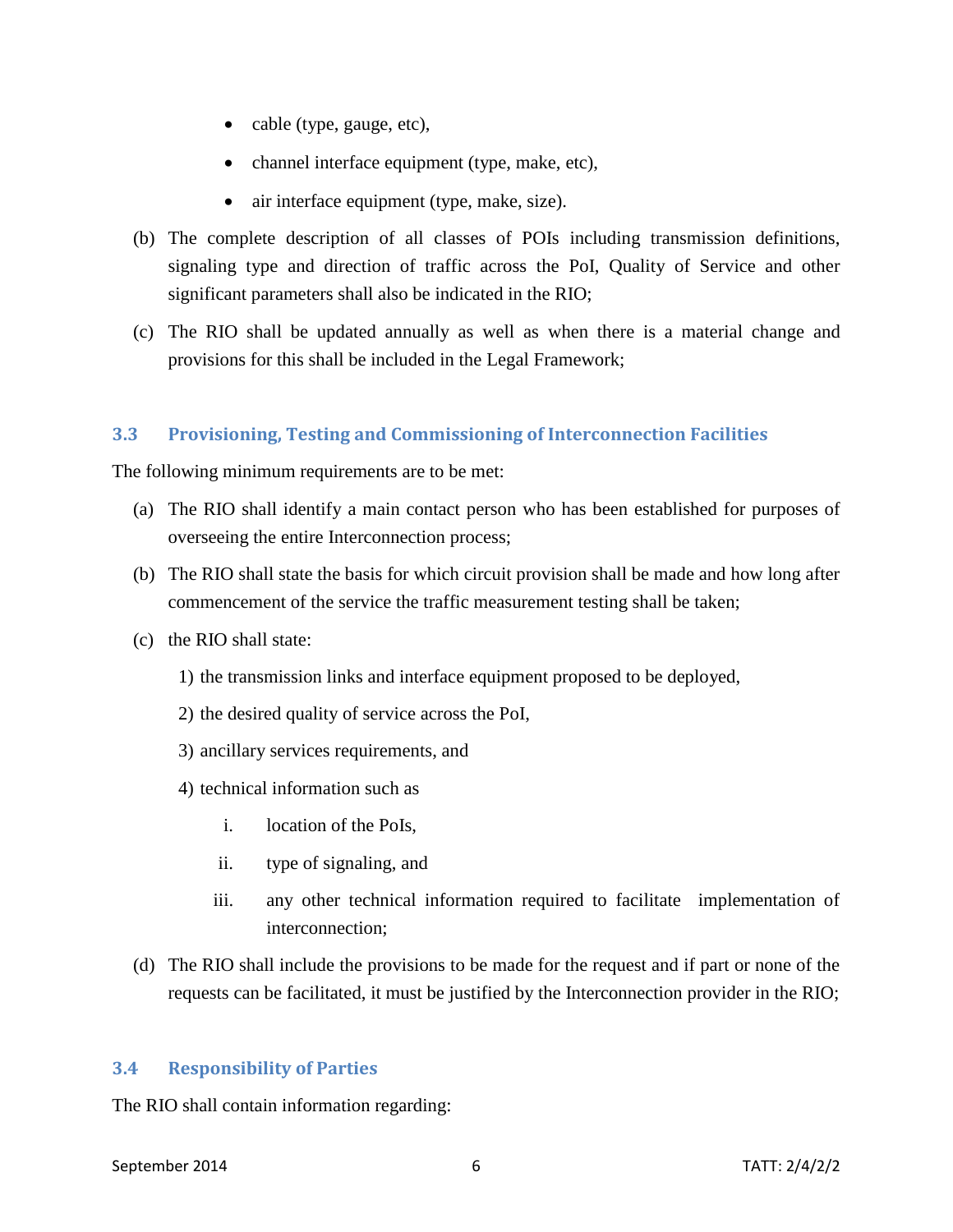- (a) Contact details for the party responsible for providing, installing, testing, making operational and maintaining a given interconnection facility;
- (b) Contact details for the party responsible for the operation and maintenance of all the standard PoIs;
- (c) Mechanisms put in place by the responsible party, to ensure that network surveillance and monitoring is utilized to minimise any conditions from adversely affecting the interconnected networks and hence contribute to the integrity of the Interconnection link;
- (d) The ordering periods for new Interconnect Links, Paths and PoIs;
- (e) All *electrical* and *functional* characteristics of the Network Link shall be detailed and in accordance with relevant ITU-T Recommendations (ITU-T G.703);
- (f) All operations and maintenance details of the Network Link shall be stated in the RIO which includes but are not limited to;
	- 1. Operations and maintenance personnel contact details;
	- 2. Indicative results from testing to ensure that the Network Link meets QoS levels as specified in the RIO and meets as a minimum, the ITU-T Recommendations relevant to same;
	- 3. Evidence that mechanisms are put in place to ensure Health and Safety measures with regards to all testing, operations and maintenance are in accordance with the OSH Act 2004.

#### **3.5 Network and Transmission Parameter Requirements for Interconnection**

The RIO shall include the Service Provider's offered quality of service with regard to the following key performance indicators, at a minimum:

- a) Interconnect Link Availability
- b) Interconnect Link Call Drop Rate;
- c) Interconnect Link Answer Bid Ratio (ABR)- Peak;
- d) Interconnect Grade of Service (GOS);
- e) Interconnect Link Short Message Service (SMS) GOS;
- f) Interconnection Link Restoration Time.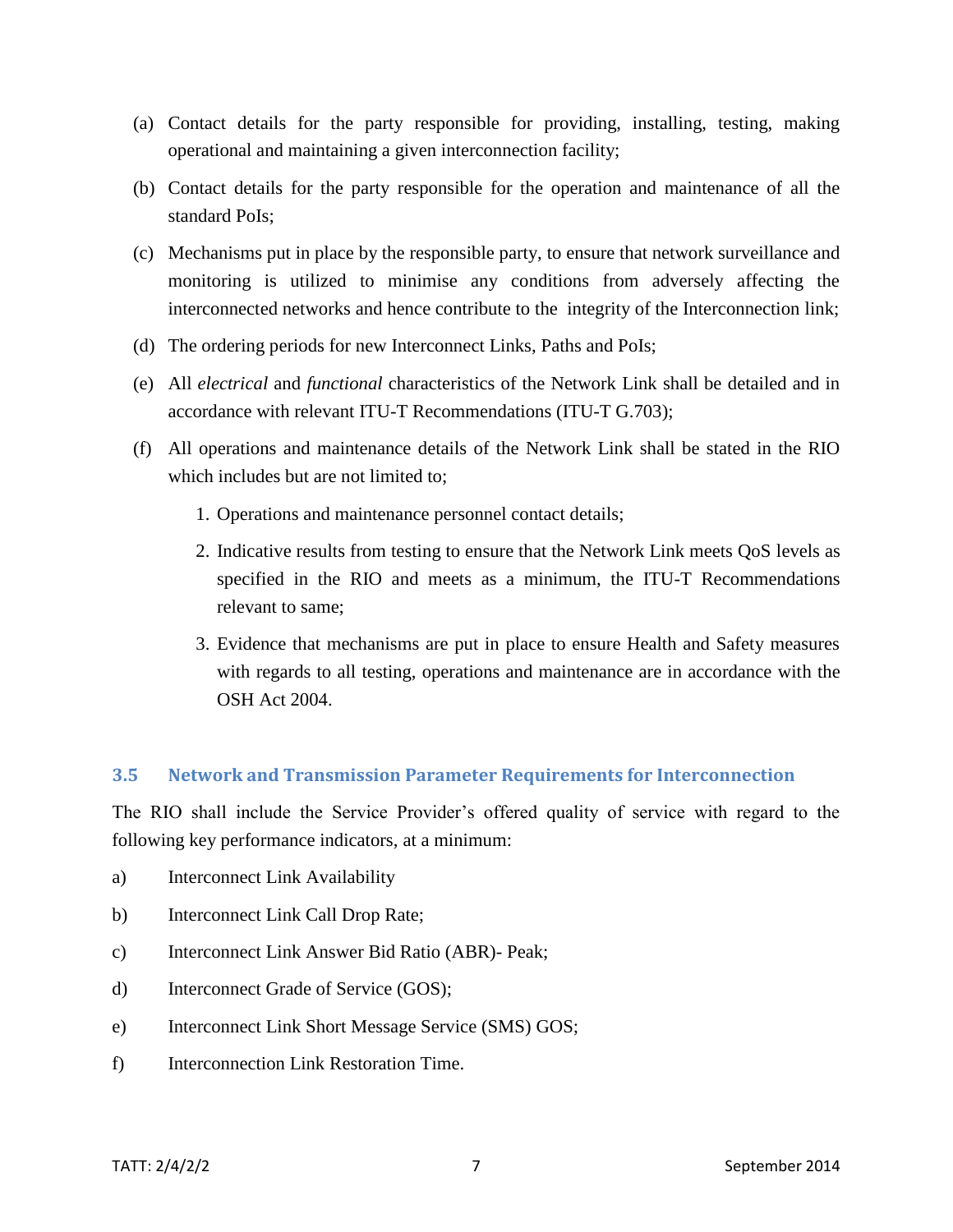The quality of service offered with respect to the above indicators, or any others proposed by the Service Provider, shall at least meet the requirements for same as outlined in the draft Network Quality of Service Regulations. Where proposed service quality standards are not outlined in the Quality of Service Regulations, the Service Provider shall seek to, at a minimum meet the requirements for equivalent carrier services as recommended by the ITU-T.

Concessionaires should also ensure that their networks are so configured at the Point of Interconnection such that Call Line Identification (CLI) information is properly transmitted along with voice traffic between interconnecting parties.

### **3.6 Operations and Maintenance**

- a) All operations and maintenance activities shall be undertaken by the parties in accordance with an Operations Manual which shall be developed and submitted as part of the RIO;
- b) The parties shall meet as frequently as may be necessary, to update the Operations Manual for the continued provision of services under the Interconnection Agreement;
- c) The parties shall conduct their maintenance activities in respect of services in accordance with those specified in the submitted RIO;
- d) The Operations Manual shall set out, among other issues;
	- Joint Network Planning;
	- Network monitoring and Management;
	- Fault management processes;
	- Maintenance Processes:
	- Equipment, circuit and systems testing procedures;
	- Interconnection traffic management
	- Forecasting;
	- Procedures for staff access to co-location sites and shared sites and facilities; and
	- Forms and other procedures necessary to support efficient operation between parties.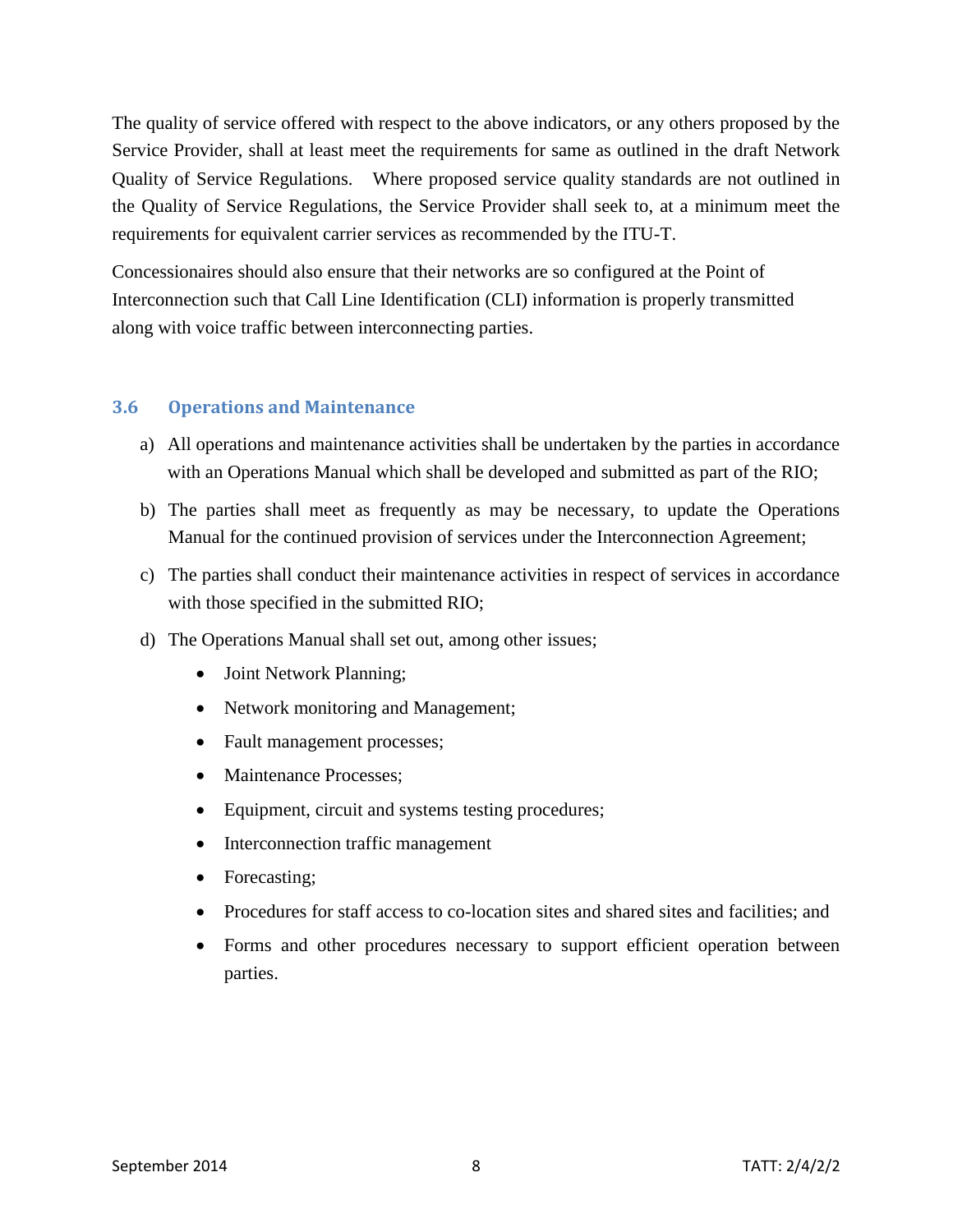# **4 INTERCONNECTION CHARGES**

- (a) The RIO shall include all relevant charges that will be due from the requesting party including:
	- o The Initial Access charges for interconnection at the established PoI's; and
	- o The Tariff Structure of usage charges for each interconnection service offered.
- (b) The **Initial Access charges** shall include appropriate administrative charges associated with the provision of service, determined in accordance with the Authority's Costing Methodology. These services should include at a minimum

| <b>Interconnection Service</b> |                                                              | Tariff<br>Ceiling | Tariff<br><b>Floor</b> |
|--------------------------------|--------------------------------------------------------------|-------------------|------------------------|
| <b>Initial Access Services</b> |                                                              |                   |                        |
|                                | <i>l.</i> Interconnection Links (defined bandwidth/capacity) |                   |                        |
|                                | 2. Joining Services                                          |                   |                        |

The Initial Access Charge shall not include the cost of additional equipment to be installed for the interconnection service provider, where the request is within the capacity available at the generally available PoIs.

- (c) The **Tariff structure** shall specify tariff levels for all the services offered and shall be included in the RIO;
- (d) Such a structure as specified in (c) shall be in accordance with current interconnection tariffs. The tariffs identified in the RIO shall relate to the year that the RIO was published.

All **usage charges** shall be provided in the RIO for Type 1 Interconnection Services which include but are not limited to: